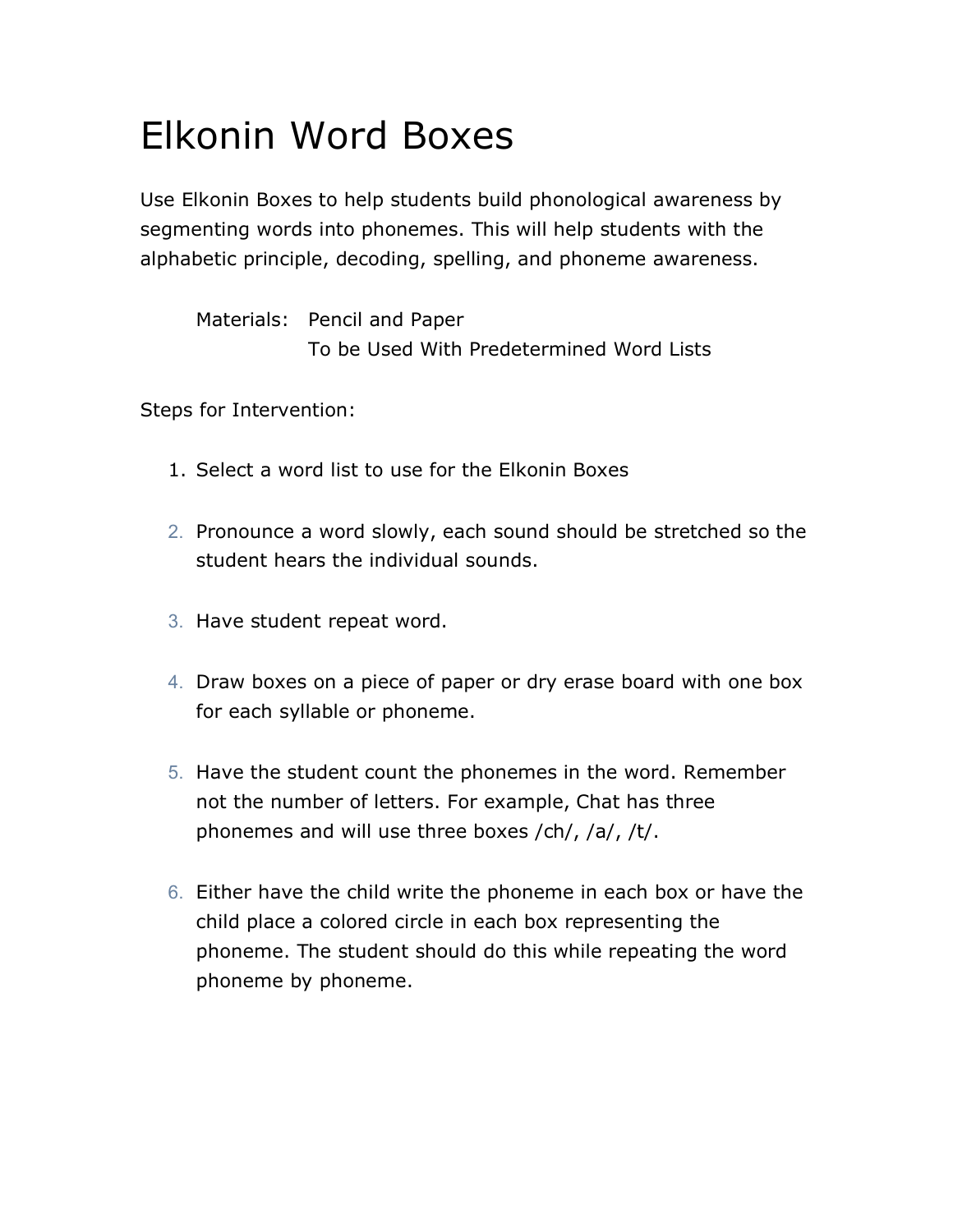## **Example: Chat**

| $\bigcap$<br>L<br>$\overline{\mathsf{C}}$ |  |  |
|-------------------------------------------|--|--|
|-------------------------------------------|--|--|

**Example: bat**

| $\boldsymbol{\omega}$ | d |  |
|-----------------------|---|--|
|-----------------------|---|--|

**Example: fat**

|--|--|

**Example: back**

| $\mathbf Q$ | $\mathsf{rk}$<br>U I N |
|-------------|------------------------|
|             |                        |

**Example: sack**

| $\blacktriangleright$ | $\mathsf{r}\mathsf{k}$<br>$\sim$ 1 $\sim$ |
|-----------------------|-------------------------------------------|
|                       |                                           |